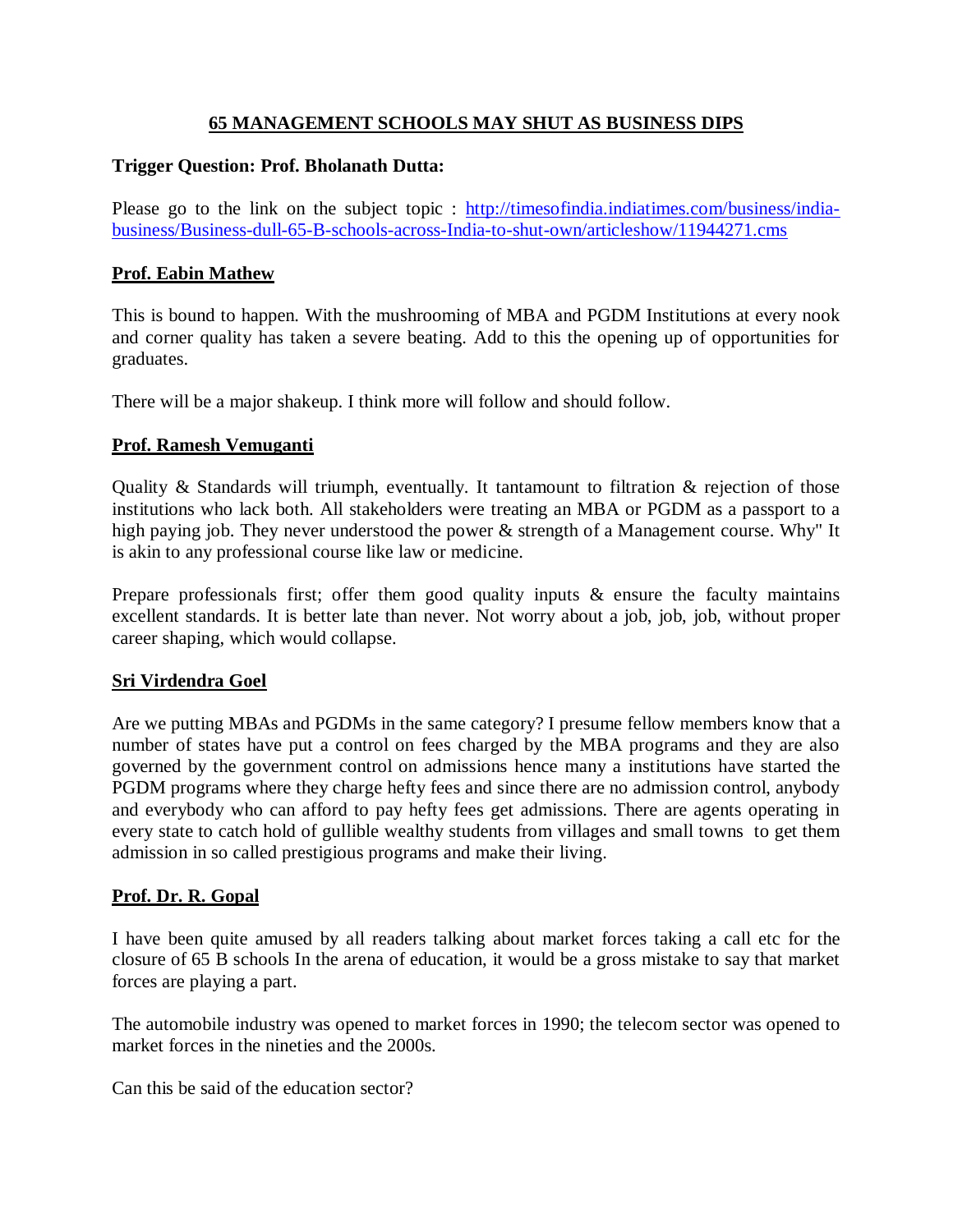Can any one open a B School and run the same without AICTE permission? Who gives permission to open a B School? It is not the TATAs or Birlas or Ambanis. It is the AICTE/UGC/MHRD etc. Of course there are certain b schools like the IIPM who openly dare the government and say that they are not concerned with these statutory organizations. But how many schools are there of the IIPM daring?

Let us understand (before we come to such wrong repeat wrong conclusions of market forces) as to what were the forces which were operating at that time?

I still remember in the year 2004 / 2005, a study appeared which AICTE accepted and which said that INDIA NEEDS 100000 MBA graduates every year and more than 200000 engineers every year to maintain the growth plan.The logic given was again china, australia, usa etc Nobody including the committee members did a detailed study. The committee members were basically members from the Central and State Universities, retired Vice Chancellors, retired BARC Chairmen etc and all such high eminent persons.

Where is that the number of 100000 MBAs?

AICTE having accepted the figure immediately went on a spree of approving all unapproved institutions -- Of course at a price -- a price to be paid to certain members and the price was known to all the relevant personnel.

Who are the people who were entrusted with the task of ensuring that the basic minimum no of faculties (as per AICTE norms) infrastructure availability etc. These are the faculties from amongst us -- May be from some private colleges, central government colleges, state govt colleges-- mind you all faculty members or erstwhile faculty members or retired registrars etc. These were the people who turned a blind eye to some shortcomings or accepted the short comings on a quid pro relationship. Consequently b schools came up without any proper or sufficient faculties, infrastructure etc and then members of HEF, and other faculties lament about the quality of the students.

Even as recently as Nov / Dec, AICTE turned down the suggestion from certain state governments like Maharashtra and Karnataka not to increase the seats in these states for reasons best known to them.

Having got the approval through fair and unfair means, who cares about the quality.

In the first place, in the year 2004, no b school was paying 6th pay. some were paying even less than 5th pay. Good quality students consequently went to the corporate world. What was left was not the A or  $A +$  students but the B Students who opted for teaching. Net result quality of education suffered. Corporate started complaining. Added to this worry, came recession which meant many students did not get good quality jobs. The year 2009 , 2010 and 2011 was a watershed year when really students admissions came down, because the corporate did not take in the students in the large numbers as predicted or paid less and took students.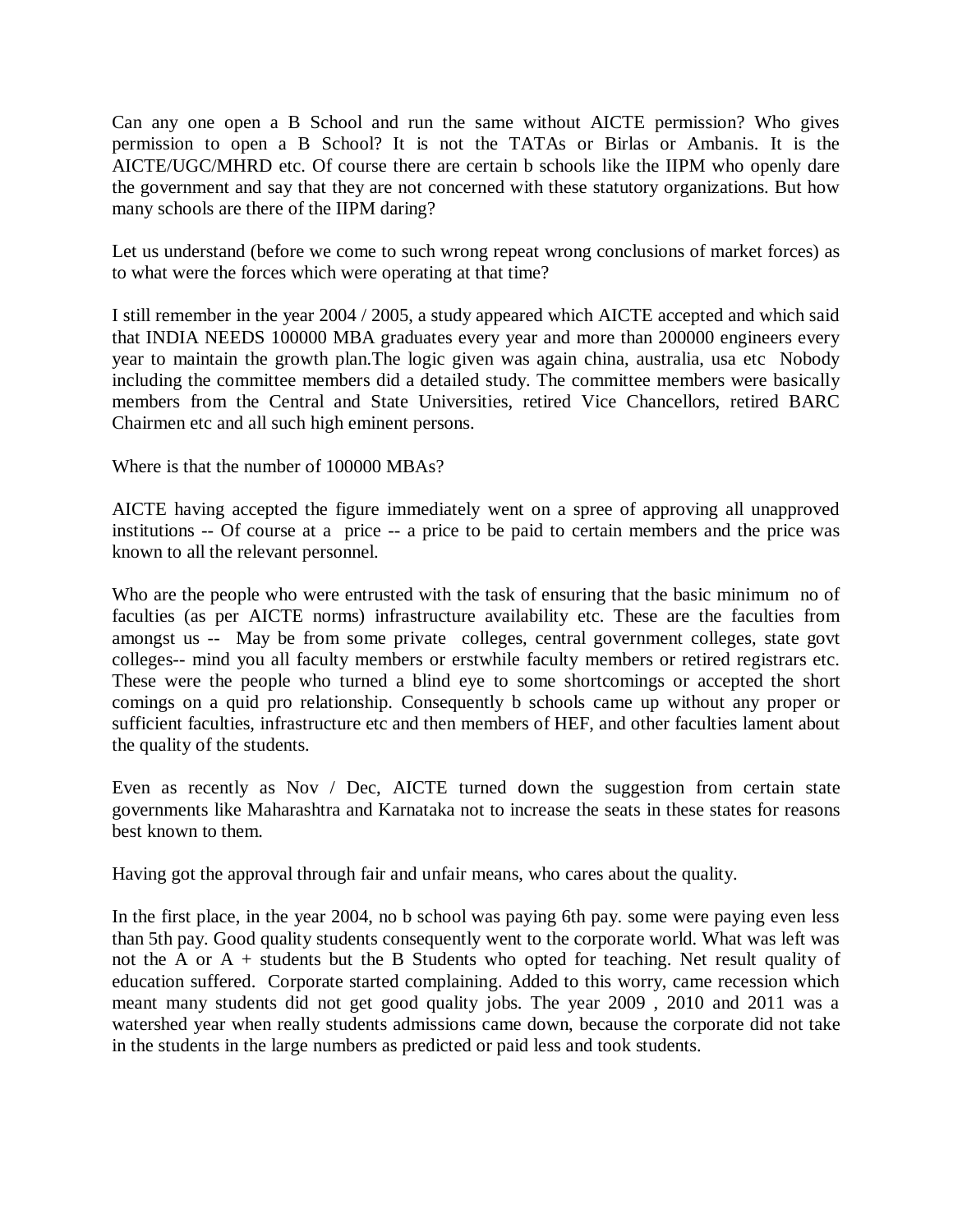The IIMs also suffered because the situation was the same and with the more than 15 IIMs and IITs there are no good faculties, the intake at iim has also come down by around 15% -- albeit the drop is at a higher level.

Another issue which is worrying me, everybody seems to be happy and most interested in welcoming foreign institutions into India. Has anybody thought under these above circumstances will there be a good scope for foreign institutions and the higher fees that one has to pay.

In the USA, UK, Australia, Europe Indians are not required. The Indians -- good quality Indians are looked down with disdain. The foreign institutions will come to India and charge exorbitant fees? Will this be sustainable and in sync with the pay scales?

Again are the conditions in India and the USA same? Today a lot of expatriates are coming to India only to get experience in the Indian method of working.

I do not have answers to many questions -- random questions and issues which I am throwing. But in my opinion, I think it is not

1. Market forces but manmade forces -- the statutory bodies which have created this mess with the high level of approval and which continue unabated.

2. Faculty availability is big issue -- good quality faculty -- faculties, who are interested in teaching, are good communicators and who have the necessary empathy / sympathy for the students

3. Visiting faculties are not answer to the good quality faculty because they have no loyalties or concerns with the colleges which they visit. Their knowledge is also limited to the industry in which they were working.

4. What is going to happen in my opinion is an era of consolidation-- mergers and acquisitions- wherein many institutions will close down and they will be brought by others.

5. Allowing foreign institutions is not an answer to the problem of higher education.

A higher level discussion would be preferred rather than a cryptic remark market forces etc

# **Prof. Narayana Rao KVSS**

In the initial days of a product, it is quality that attracts initial adopters. If the product is successful, then the growth phase starts and shortages arise. In this phase low quality resources are employed to satisfy the unprecedented demand for the product. Once the saturation level is reached and the demand from the people who badly want to use the product is satisfied, the remaining potential users once again demand quality, and therefore low quality resources have to go out of the business. But where do they go? They go into another product which is having shortages. Of course in this process, some low quality resources may learn or due to investments made, become better quality resources.

Thus there are absorption and retrenchment cycles in every product or service industry. It is the retrenchment phase in MBA education service. Will it be deep?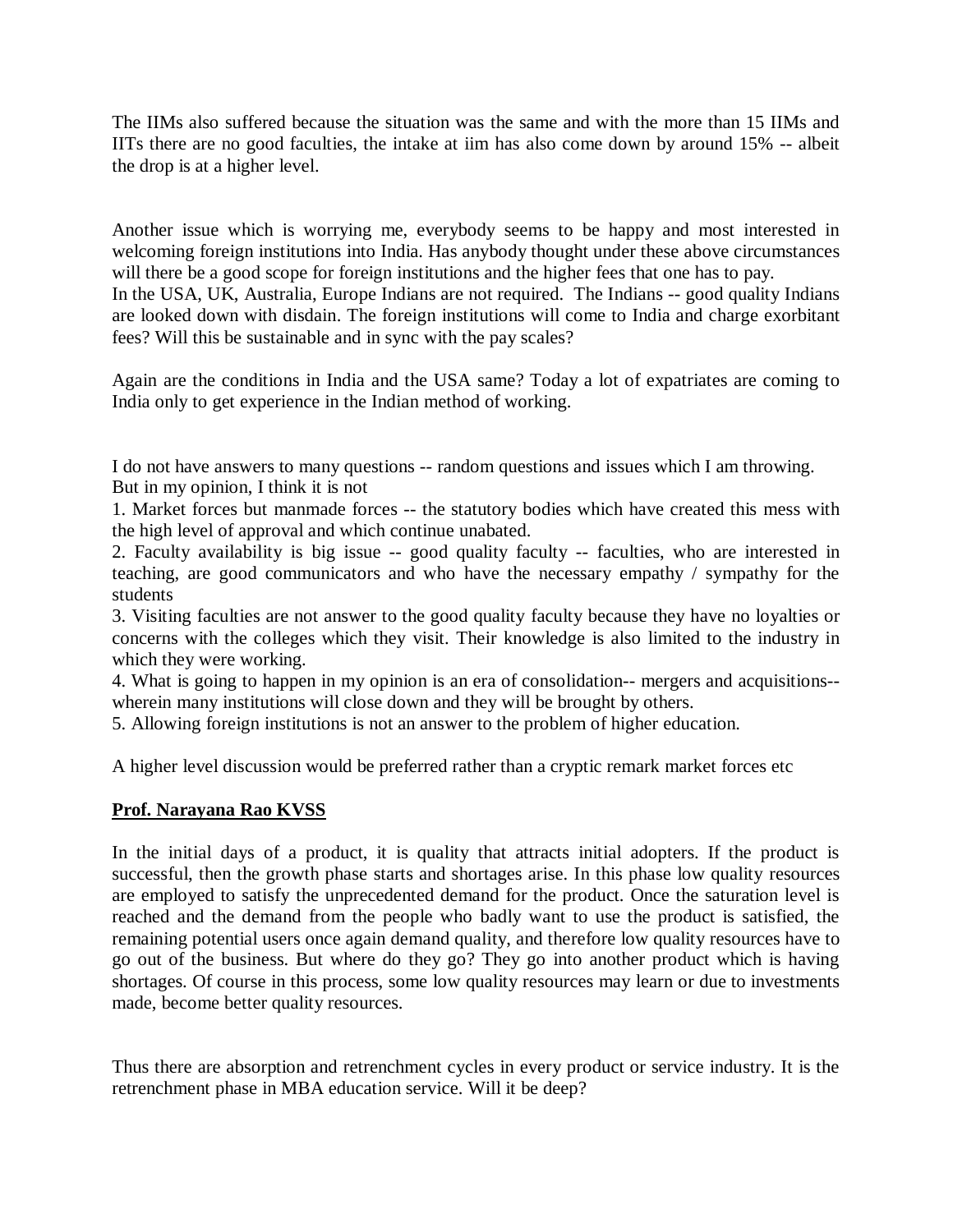## **Prof. K Srinivasarao**

I agree with you, but my point is good faculty (industrial) also not sought after by the colleges and universities myself victim of it. After my retirement as a Dy.Chief accounts officer I was asked to teach finance subjects in MBA, i agreed without any financial negotiations. After joining i observed many unethical ways and politics, merit has less recognized from management and students in bottom-line mba colleges, the purpose of mba course is defeated

## **Prof. Ashutosh Pandey**

I think Right motives are diverted towards wrong path, same with AICTE,Educational Institutes, Govt. Policy, Professor, B School Passed out Teacher, Student or their Parents. But the question, Is the Situation Creates a Blame game?? If yes.. Who is to be blamed out

1. Educational Institution having Profit motive taking inferior intakes.

2. Professors who thinks a lot but do little interaction with students taking one or two lectures a day.

3. B school passed out teachers who thinks less but interacts a lot, taking four to five lectures a day.

- 4. Students with less percentage and background getting admission no where.
- 5. Parents Spending Lots of money on their Child Education.
- 6. Universities selling out the PHD degrees.
- 7. AICTE giving out the licence for Mushroom growth of Education sector.
- 8. Government trying to improve the situation by boosting Foreign Universities.
- 9. Or at last the Almighty Market forces of Economics.

We need to think about the Situation.

### **Prof. Rajesh Arora**

India needs more of MBBS colleges, as large number of students appear for doctor exam's and most of them (say at least 40% of them are deemed qualified for the profession) can become good doctors. India needs AIIMS like Institutions spread across all over India and help in Providing good health care and good education across India.

### **Prof. Vijay Kumar**

Couple of points for discussion in the same line of thinking:

1) With the entry of Foreign Institutions, would not the quality of academics increase ? Would not the pay package for our faculty members in these institutions increase ? Would they not pose a competition to our institutions?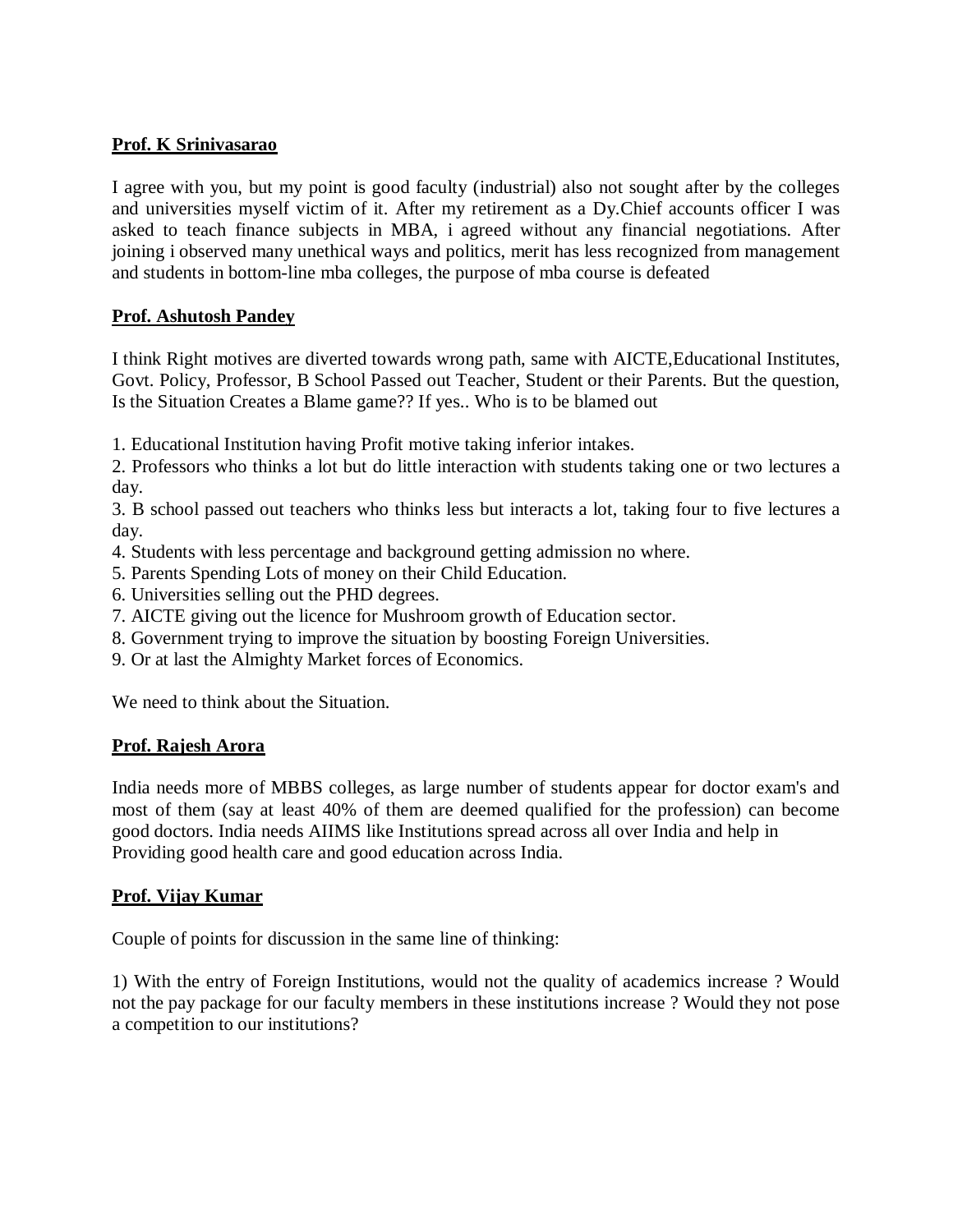2) If yes, to the above question: would we not raise our standards to compete against these foreign institutions? Would Indian managements not increase the pay package for retaining quality faculty members, so that they don't move to these foreign institutions? When we teach our students about competing in global markets, why don't we accept global players in our market?

# **Prof. Bholanath Dutta**

There are other significant issues which require due attention in the ongoing discussion:

(i)  $UG(BBM/BBA/B.COM) = MBA = Job Prospect.$ 

(ii) Sixth pay Commission has given a flip to the government Job where eligibility is only UG.

- (iii) Growing awareness about government job, Enhanced pay, safety, security and stability.
- (iv) Return of pay and respect in Govt. Jobs.

(v) Many prefer MBA in distance mode and part time mode than regular.

(vi) Regional disparity in the growth of B-School. Most of the B-schools are in Bangalore, Pune and Hyd and students represent a good number from North East and Bihar-Orissa-Jharkhand belt. Growth, good governance and enhanced opportunity in these areas has hit hard on the fortune of many B-schools.

# **Mr. Raghavan Ghosala**

Mr. Rajesh is telling, India needs lots of MBBS doctors to give good health to public. With due respect to his words i want to comment on this subject: absolutely there is no respect to his words i want to comment on this subject: connection/relation between MBBS and human health. The entire curriculums in MBBS are about human repairs and spares and not with human health. Which doctor knows about how to live a healthy life in this tenure?, the richest man of India, Dhirubai Ambani, died in his 65. No doctor is suggesting anything about health to anybody. Sorry.......

# **Mr. Stephen Narayanan**

Following up on the thread of the spate of Closures of B-Schools. The recent article in reference is just an updation......a few months back there was a similiar article which announced Closure of more than 200 B-Schools (Engineering, Dental, Mental, Management, Mis-Management etc. ) in Andhra Pradesh alone....and the article also went on to surmise that in other states too the situation was similar with youngsters seeming to loose interest in Management Education. Man-Made Force or Market Force apart....it is the Quality, Quantum of Actual benefit derived from such Course and Of course the Reputation of the Institution which hold/appeals to the interest of an aspiring MBA applicant.

Youngsters these days are more enlightened with advanced search engines available at their fingertips, they check out the sites of prospective Institutes and before they pay for the prospectus they take a round of the Institute's premises checking out the infrastructure and finally they never fail to have a meeting with the CRC/Placement Cell to quiz them on the Corporates who have been to their Campus to offer Jobs and the package on Offer. The Focus it seems is on the package......so the old theory of the Older the Wine...the better the taste is now out of the window....it is How much ( Corporate ) tie up....and What Offer.... which holds their interests. I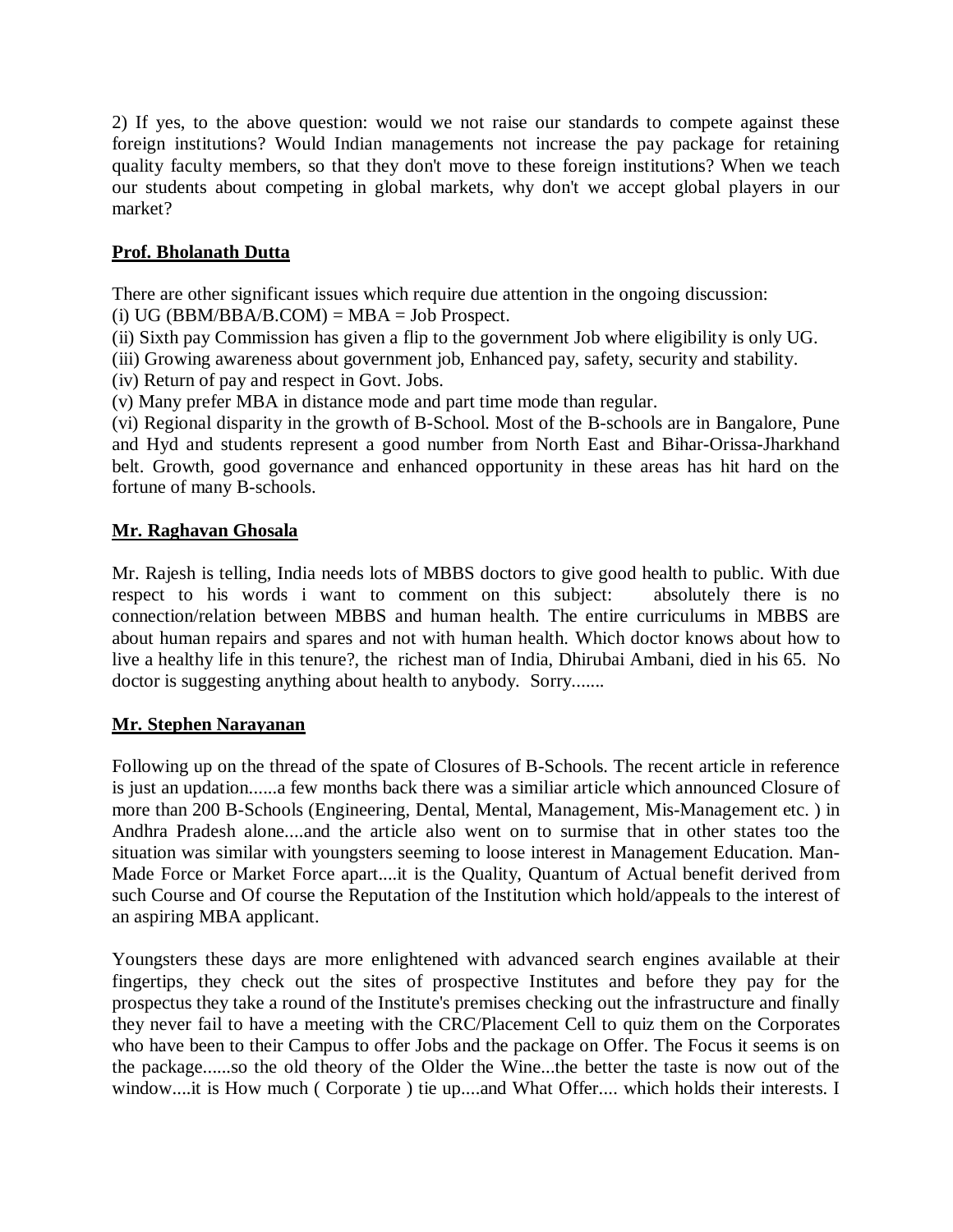have come across many Candidates from reputed B-Schools who can't write an Official Letter without a dozen mistakes....a brief note of even 250 words is wound up in just about 150 words with umpteen repetitions..... Reading habits in youngsters these days seems to be on the wane....though they have Yahoo, Rediff & many other sites who offer Breaking News and Headlines in the sites, these are scarcely looked at by the youngsters who simply proceed to Log-In for Fun. And let me say that the tie-ups with Foreign Institutes hardly matter as in Corporates who seek a Management Trainee; it is the zeal, enthusiasm and the fire in the belly which matters.

My mind goes 2 years back to the AIMS (Association of Indian Management Schools) Annual Conference in 2010.... a 3 day seminar where a couple of esteemed Speakers

Prof .Dr.Srikant Datar, Arthur Lowes Dickinson Professor, Harvard Business School

Dr.Eileen Peacock, Vice President, AACSB International, Singapore

shared the concern at the new trend of students not too keen on pursuing Management Education in London and Singapore was conveyed. Dr. Datar informed that Many Management Schools in U.K. had closed down and the smarter one's managed to survive by tying up with some or the other Corporate offering Executive MBA PGDBM programs to the employees at a flexi timing/schedule on tie-ups whereby they got funding from these corporates. Singapore too was going the same way.

And hardly a couple of years down the line....we see that the phenomenon has come to the Indian shores as well.

Just as the ITI's which once flourished and offered skilling in different trades and then suddenly found no takers and lots of them were closed down....the cycle of Management B-Schools downtrend is now a stark reality.

Need of the Hour is Improvement of Standards and raising the bar of candidates who are paying through their noses literally....with education loans pressurizing them all the more. To Win...just as the need would be of a Leader - a Team Player....similiarly the need in Management Schools survival is in winning the confidence of the students with improved quality enhancement.

# **Sri Virendra Goel**

I would like to make a small correction about the facts mentioned in this thread of discussions: AICTE did not accept the findings of the committee about the need for engineers and managers in interest of welfare of people. They started the process because this was a source of substantial personal gains for the then late minister and the bureaucrats and they got an alibi that there was an urgent need to open more institutions. Though partly it is correct that there was need to create more institutions but if the same was done with proper system in place to ensure that the institutions were headed by educationists and that there was a proper adherence to the norms before any permission was granted and renewed, we could have avoided the mess. Perhaps initially infrastructure should also have been created to train and certify the faculty members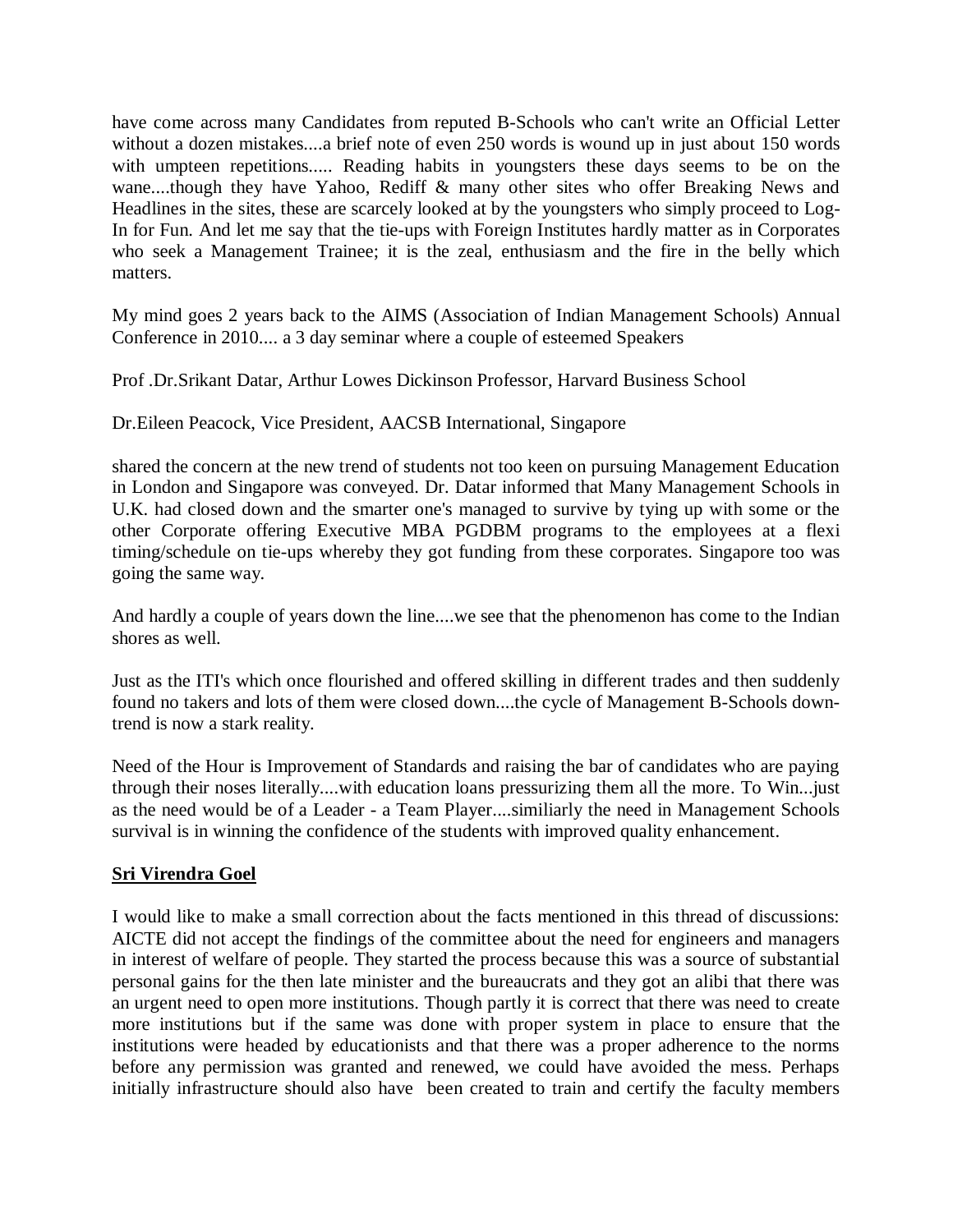who could ensure quality education. I would like to reiterate what I have said time and again that cause of all problems this country is facing can be surmised in lack of three things i.e. TRANSPARENCY – ACCOUNTABILITY – QUICK DISPENSATION OF JUSTICE

## **Prof. Chandrashekar**

At the outset I would like to thank all for the wonderful contribution on the Article. During the discussion and in the article one of the major point which stated that B School are closing because they are not able to provide good placement for the students. This raises a question that

Why are the students not able to secure placement in MBA.

This is because of the quality of input to the colleges as student admission. Most of the colleges have to admit to the course who ever approaches the institution.

Today the MBA joiners with passion to take management programe is very low because now a days only those who are not able to get a job or placement in UG join MBA. How can a student who has low employability skill in UG level and not acquired additional skill or enhanced his employability skill can be placed in MBA.

Another reason which is mushroom growth of colleges and increasing the intake which has increased the demand but the supply fron UG college has not increased proportionate to the demand

# **Sri Virendra Goel**

A loud thinking. If the placement is so important, should we not insist on placement process taking place before the admissions and selected students by the employers given the knowledge and skills prescribed by the employer? This will eliminate all issues relating to MBAs not finding the placement and consequential problems.

### **Mr. Krishan**

India does NOT need 4,000 MBA and 4,000 Engineering colleges but instead large number of VET institutions to train 60 million people of India in 1,500 different courses for employment generation and Nation Building.

India only has 9000 Vocational Centres.

We need 500,000 centres. China already has so many, Germany has 100,000.

Switzerland + Austria have 10,000 centres with a population of total 15 million. Less than the population of Delhi or Mumbai!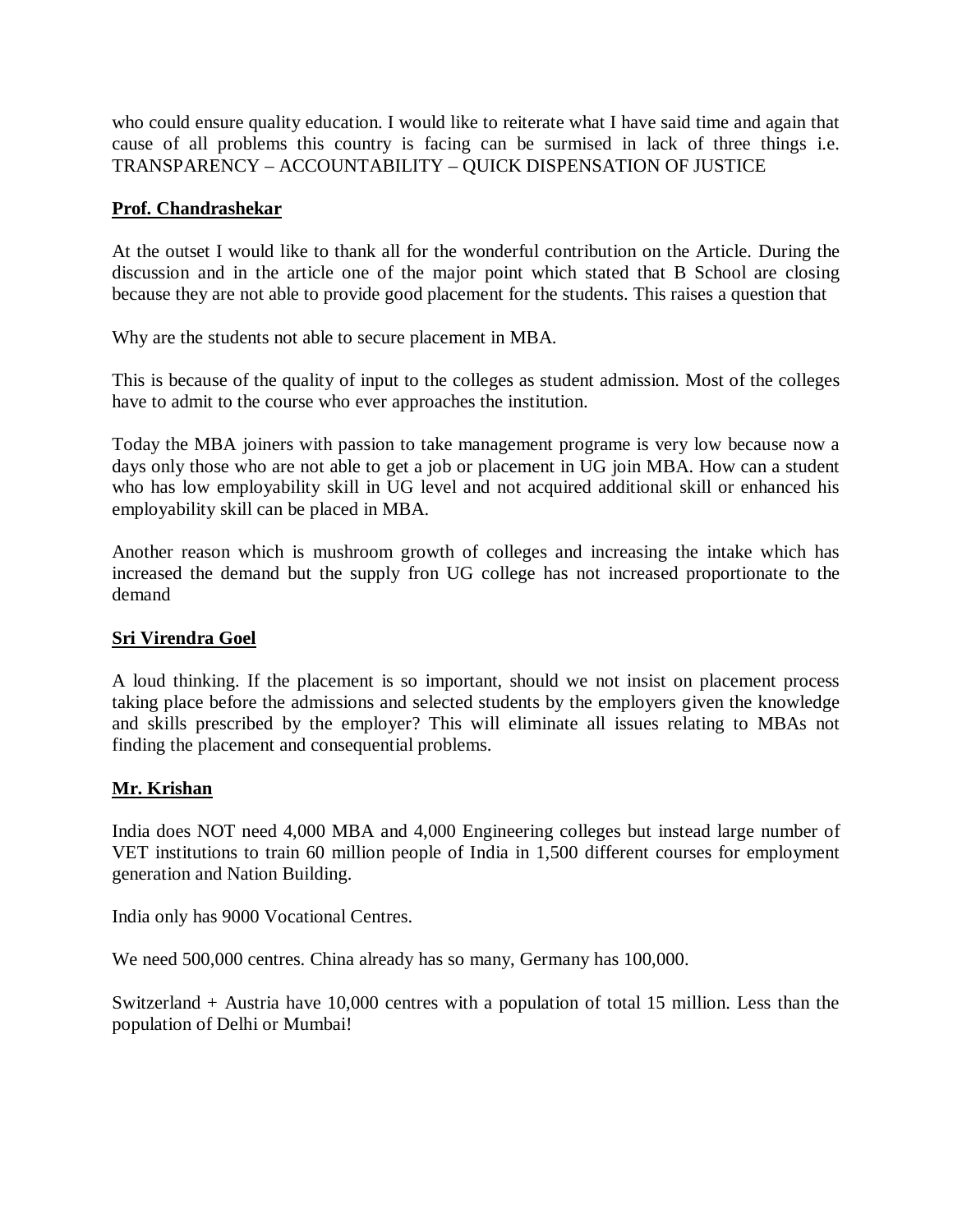# **Sri Virendra Goel**

I have a negative impression about the functioning of the existing vocational centers, if it is true we do not need any more vocational center because they also do the task of making unemployed skilled (so called) workforce.

# **Dr. Tejwant Chhatwal**

If Mr. Goel would have understood the meaning of vocational centers he would have not been harsh with his comments. How many centers has he visited in India and where, that he has such a negative impression. I would be very happy to have a list of those centers and I would personally visit those places and assure such a thought process to change for good. But if Mr. Goel is talking about ITI institutes sponsored by state governments 10 to 15 years back, those have been transformed and the few left are changing.

Today the private and government sector has done tremendous job in terms of training and employment with the support of industry and academia in the following field:

1. Auto

- 2. Private Security
- 3. Media, Animation, Gaming and Films
- 4. IT/ITES
- 5. Retail
- 6. Gems and Jewelry
- 7.Handicrafts
- 8. Foundry

9. IT Hardware

- 10. Leather
- 11. Rubber
- 12. Construction & Real Estate
- 13. Agriculture
- 14. Textiles
- 15. Capital Goods
- 16. Pharma
- 17. Hospitality, Travel & Tourism
- 18. Domestic Workers
- 19. Beauty & Wellness
- 20. Food Processing
- 21. Telecom
- 22. Plumbing
- 23. Education and Skills
- 24. Manufacturing
- 25. Chemicals
- 26. Plastics
- 27. Sports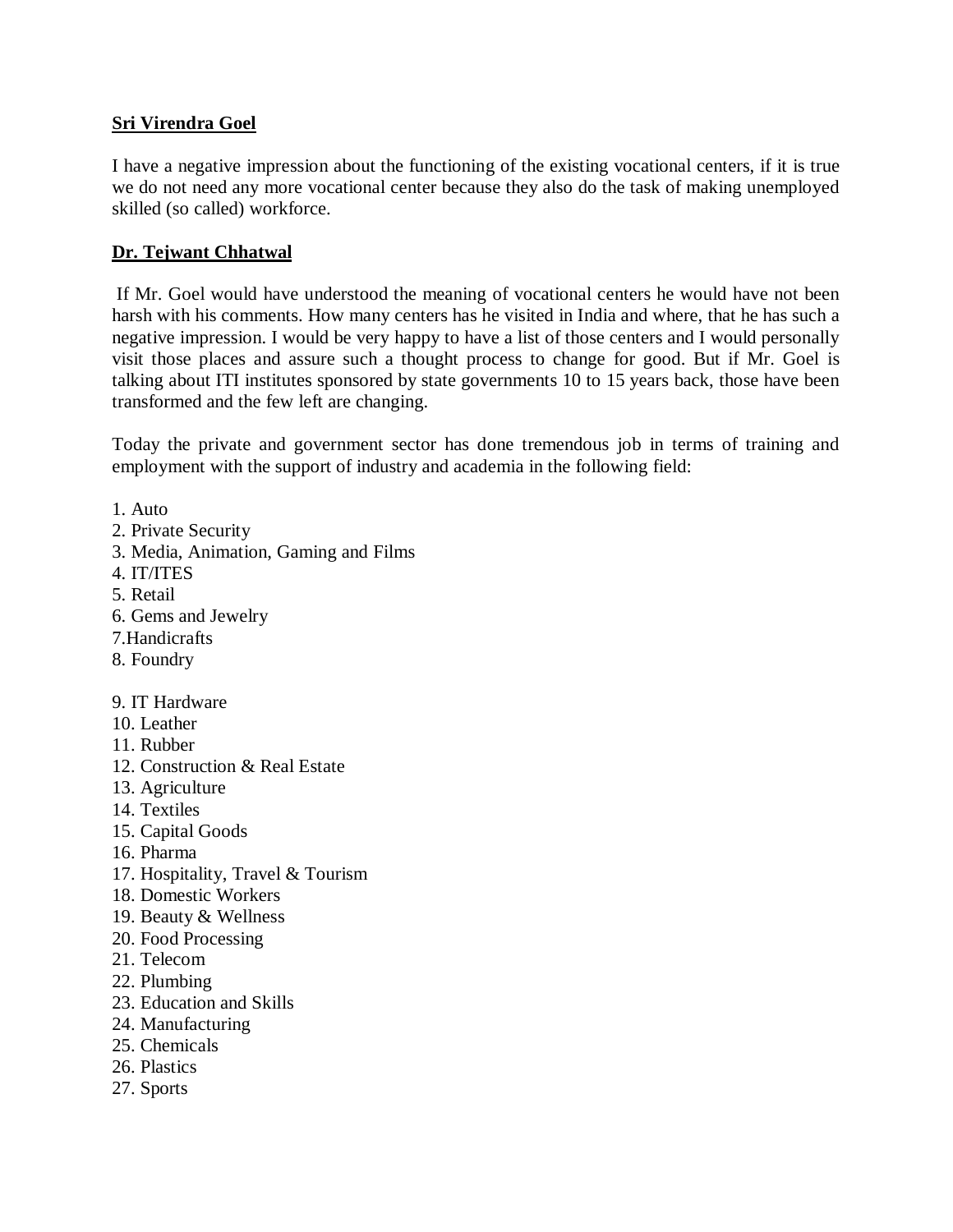### 28.Mining

Being a scholar from Standford University but I have taken a commitment with my fellow colleagues that there is no need to enhance academia skills amongst young India but impart foundation skills and fundamental skills which are essential for their vocation and ultimately leading to a successful life.

Further know let me talk about my most important aspect of my learning, that if there would have no negativity in our society, then there would have been no will to be positive either. It is such people or organizations who accept a negativity as challenge EXCEL.

## **Sri. Virendra Goel**

If Mr. Chatwal will go through contents of my mail carefully, I had written about my impression and then I had also used the word ' if it is true' - I presume that Mr. Chatwal has very emotional attachment to the subject, which is good, hence he found even a simple expression with no accusation hard. Regarding his offer about ITI, I belong to Indore in Madhya Pradesh and there is an ITI in Indore as well as in Dewas, 30 kilometers away from Indore. In addition, there is a vocational training center being run at Nanda Nagar, Indore under the Central Government Scheme. Presently I am in USA till June 2012 hence I can play host to him but he is welcome to evaluate these centers and take appropriate action. I shall be happy to see these centers serving those who need jobs and those who need skilled associates. RegardsVirendra Goel My two cents to this..

### **Mr. Ganesh Natarajan**

At CII we have been working with Govt to upgrade the quality of many ITIs - I would think there is still a long and hard road to travel before we see true transformation

### **Mr. Vipul Agarwal**

Am not sure about Govt aided Vocational centers. However, as an example, one of my friends who is an HR Head in an Aurangabad based plant uses one such center for getting all machine operators for his organization. They have even tweaked the course a bit to add some areas of training that they needed. Vocational training centers are sorely needed to provide training on skills that the Industry is looking for. Infact, looking at the manner in which Banks and FI's hire juniors for Sales and for Data processing work there should be centers set up to give the basic training for such work. Perhaps there is a business opportunity here.

### **Prof. Bholanath Dutta**

I have the following submissions based on many threads in support of vocational centers, issues and present scenario:

-- Government needs to play a crucial role ( welfare scheme) in developmental of such centers in rural/backward areas to generate employment/self-employment.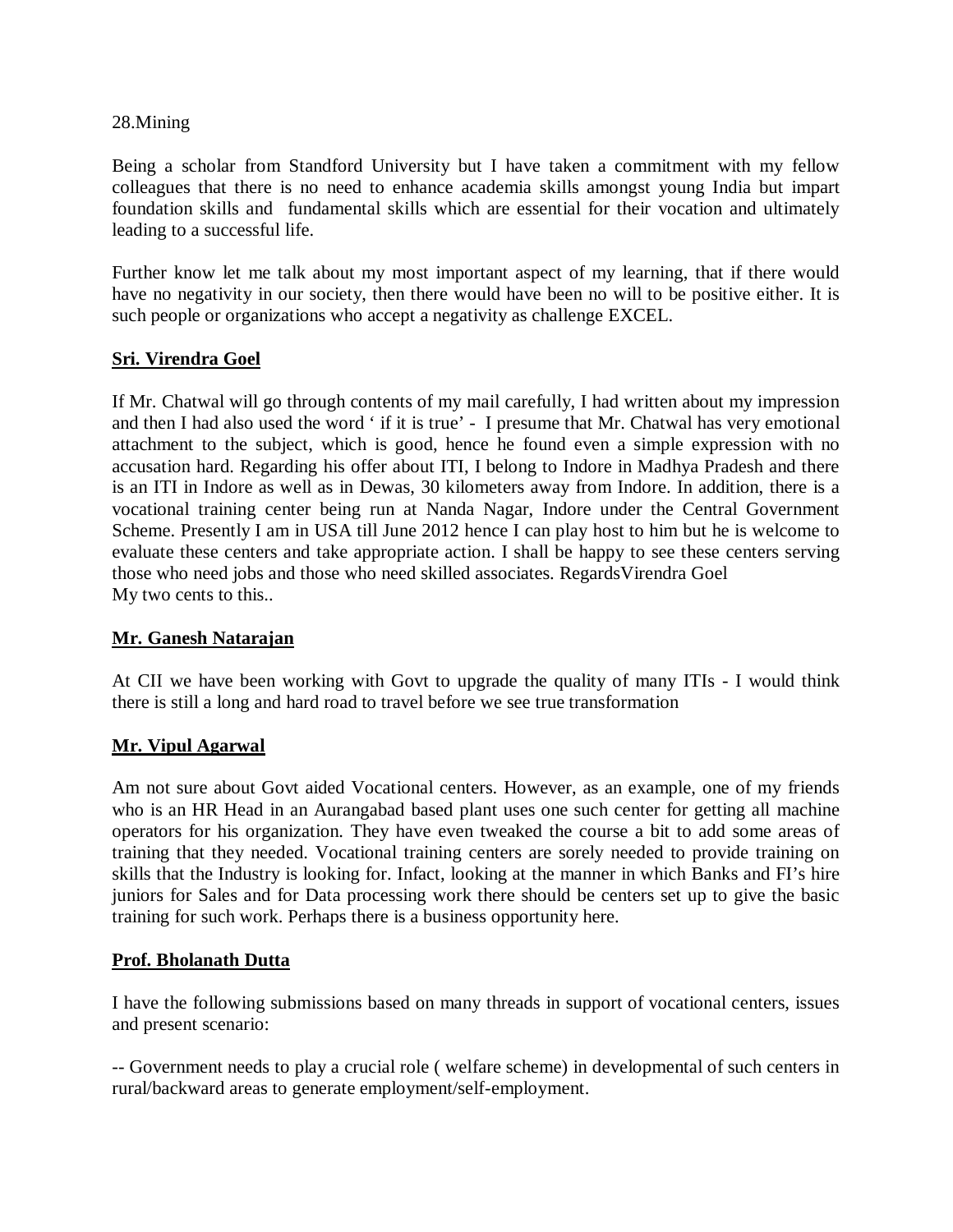--- Rural ( interior) economy is in a very bad shape. Such centers may address the problem to such extent.

--- Vocational Centers as an alternative to higher education: May not be fruitful. In this regard, I would like to mention a fact: In West Begal, English subject was removed till eighth standard by then Chief Minister , Late Mr. Jyoti Basu stating that local language must be given due weightage. As reported by many news papers that during that time his grand children were studying in top English Medium School in Kolkata. I am the first victim of that policy.

--- We need to target such programmes to economically backward section who can not afford to higher education, rural people and of course the people interested to take up such course.

--- Vocational courses for women needs to be encouraged.

- --- Pure business model may not serve the purpose to that extent.
- -- Political willingness is very much required.

These are some of the random thoughts.

## **Sri Virendra Goel**

While I do not deny the need for widespread vocational training centers (In fact I would not hesitate to call them undergraduate engineering schools) and whereas I appreciate the emotions and efforts on part of Mr. Chatwal, we have to accept the fact that any process working in the government run programs would not give any result because of widespread corruption and absence of transparency, accountability and quick dispensation of justice (its absence denies the benefit of motivation out of fear). Having been part of both school and higher education system, I have always advocated that  $+2$  program should exclusively focus on vocational training for every student. Initially, if that is not possible, all those students who would not like to pursue higher education after 12th should be admitted to vocational training schools after 10th.

# **Mr. Krishan**

With all due respect to my fellow members, in the EU and countries like China, Vocational classes start from class 1. Similarly also for Enterprise Skills Education.

In the last 65 years, since independance, the World has moved ahead.

# **Mr. Stephen Narayanan**

Vocational Training Centers are on a revival mode as Industry & Corporate world are looking for specific skill sets which would dispense with the need for skilling fresh hires by putting them through a training module. In Delhi Bharti Group ventured into Skilling....so also another Organization by the name of National Skill Training Institute who were running specific courses on chargeable basis with assurances from Corporate's that they would pick up candidates trained by them and give them first preference in Interviews. But then again the credibility of Placement is still in doubt as it is the candidate's performance in the Interview which ensures him a job. ITI's earlier which flourished in the 70's and 80's never gave Placement Help....but the skills and the certificates ensured candidates selection in corporates.